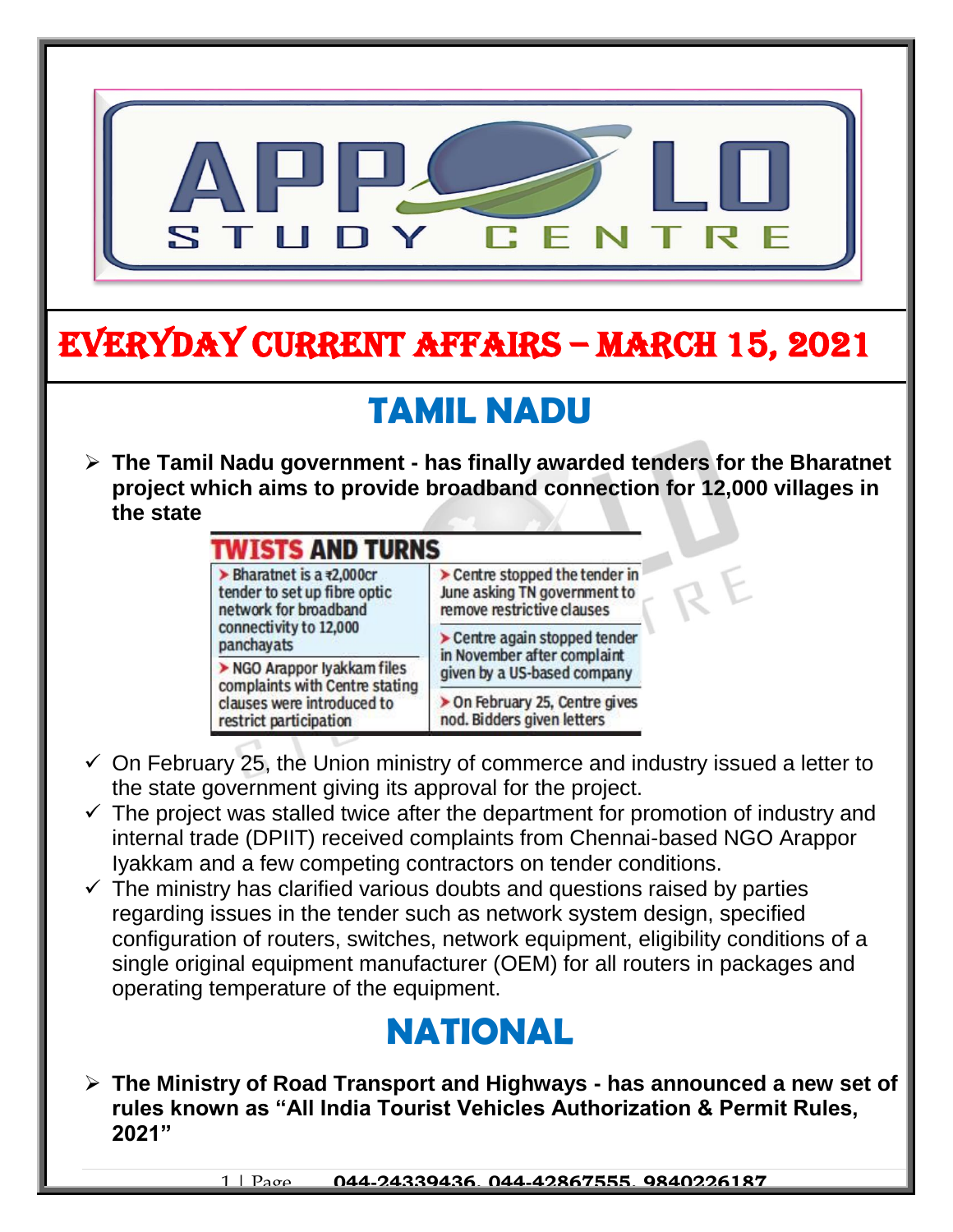- $\checkmark$  The new rules announced under the scheme aims to promote state revenue and tourism and will be applicable from April 1, 2021.
- $\checkmark$  Under the scheme, any tourist passenger vehicle operator can apply to get "All India Tourist Authorization or Permit" in the online mode.
- $\checkmark$  The permit will be issued after submitting relevant documents and paying fees within 30 days of submitting such applications.
- $\checkmark$  However, the existing permits will be in force until their validity.
- $\checkmark$  These rules were notified after the 39th and 40th Transport Development Council meetings, held under the chairmanship of Union Minister of Road Transport & Highways.
- **Indian Railways – has extended the new parcel management system (PMS) to 523 locations as against the earlier 84 locations.**
- $\checkmark$  This decision was taken to ensure transportation of small consignments across a huge network of railway stations.
- $\checkmark$  Usually, the small businesses and traders in the small cities and towns have been using these services to transport their goods from the big cities and production centers to another place where business is fast, reliable and cheap.
- $\checkmark$  Under this system, the charging of the parcels is based on the weight and volume of the commodity and not the type of commodity.
- $\checkmark$  The extension of the system will be undertaken in the third phase of the computerisation of the PMS

## **INDIA AND OTHER COUNTRIES**

 **The Indian Naval Ship Jalashwa - has reached the port of Anjouan in Comoros on March 14 carrying a consignment of 1000 metric tonnes of rice.** 



- $\checkmark$  The ship will be received by the Foreign Minister of Comoros, H.E. Dhoihir Dhoulkamal during a ceremony on March 15, 2021
- $\checkmark$  This consignment was flagged off to Comoros based on the promise made by the Vice President of India, Venkaiah Naidu during his brief visit to Comoros in the month of October 2019.

2 | Page **044-24339436, 044-42867555, 9840226187**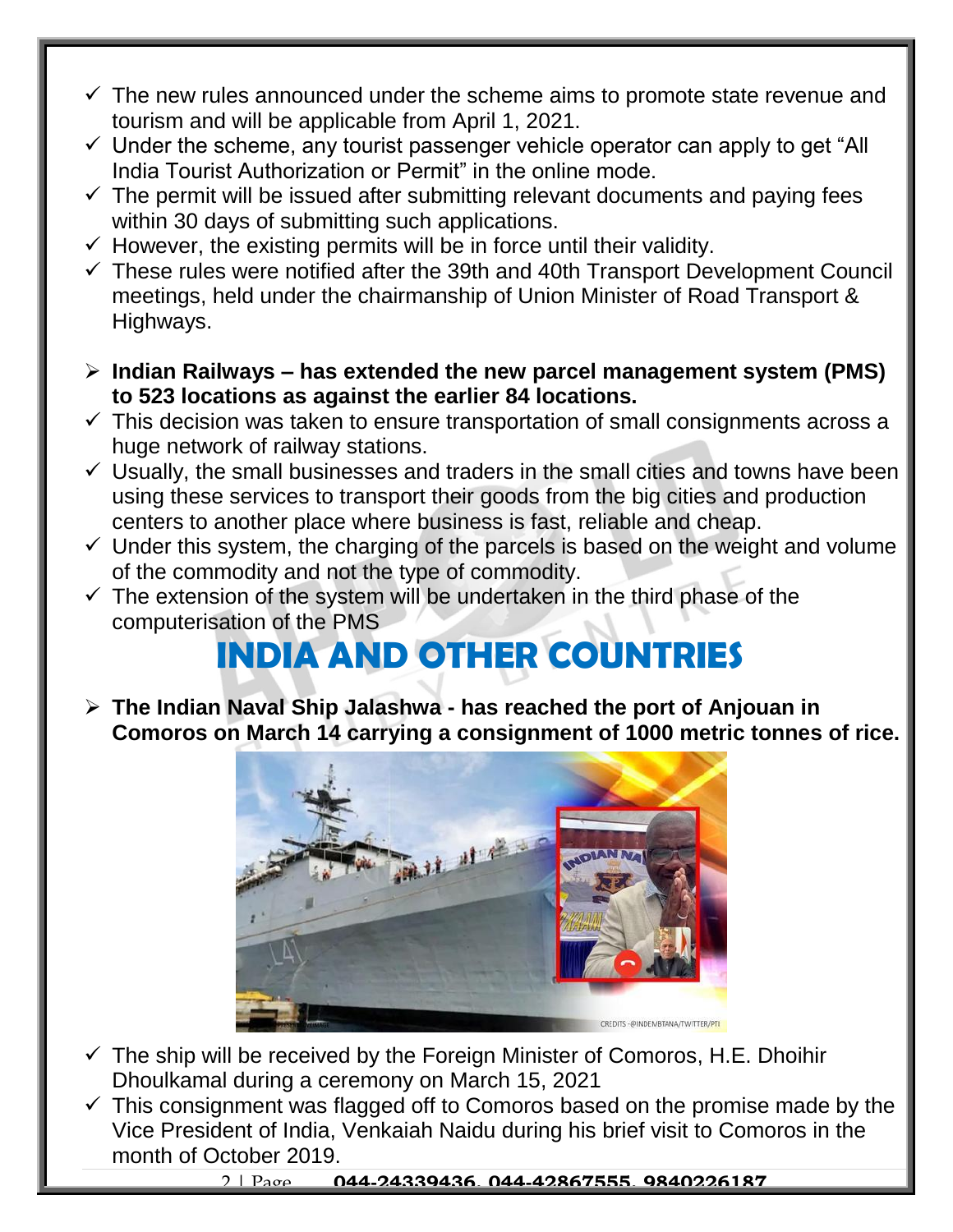- $\checkmark$  Later, the INS Jalashwa will travel to the Port of Ehoala in Madagascar to deliver another consignment of 1000 metric tonne of rice and 1,00,000 tablets of HCQ.
- $\checkmark$  This consignment will be delivered as per the promise of External Affairs Minister of India, S Jaishankar to deal with the humanitarian crisis in South of Madagascar because of severe drought.
- $\checkmark$  The ship will also deploy the Indian Naval Training Team in Madagascar for capacity building and training of the Malagasy Special Forces for two weeks.
- **The United States - has become the second biggest oil supplier of India by overtaking Saudi Arabia last month**
- $\checkmark$  Iraq continued to be the top oil seller to India despite a 23% drop in purchases during the period
- $\checkmark$  India's imports from the United States the world's top producer rose 48% to reach a record of 545,300 barrels per day (bpd) in February from the previous month, accounting for 14% of India's overall imports last month
- $\checkmark$  In contrast, February imports from Saudi Arabia fell by 42% to 445,200 bpd from January to achieve the lowest in the last decade
- $\checkmark$  Saudi Arabia, which has consistently been one of India's top two suppliers, dropped to No. 4 for the first time since at least January 2006.
- $\checkmark$  The UAE slipped to fifth position from third in January, while Nigeria rose to third from fifth, the most since October 2019
- $\checkmark$  India is the world's third biggest oil importer and consumer with 84% of its requirement being imported, mostly from Middle East
- $\checkmark$  The Middle East's share of India's overall imports plunged to a 22-month low of about 52.7%, while Africa's rose to 15%, the highest since September 2020
- $\checkmark$  Iraq has cut the annual supplies of oil to Indian refiners by 20% in 2021, while Saudi Arabia decided to implement a voluntary extra 1 million bpd output cut
- $\checkmark$  These measures were in line with the agreement of Organization of Petroleum Exporting Countries and its allies (OPEC+) so as to maintain the lower production.
- **India - overtook Russia to become the nation with the fourth-largest foreign exchange reserve**
- $\checkmark$  While India's forex holdings fell by \$4.3 billion to \$580.3 billion as of March 5, Russia's drop was even sharper, resulting in its numbers coming down to \$580.1 billion, according to data from Bloomberg.
- $\checkmark$  RBI's foreign holdings fell in the first week of March, after rising by \$689 million during the last week of February to a record \$584.5 billion
- $\checkmark$  This was revealed by the data released by the RBI on March 12
- $\checkmark$  The forex reserve rises when the RBI buys dollars to prevent a sharp appreciation of the domestic currency.
- $\checkmark$  When the currency comes under pressure, the RBI ends up selling its forex reserve to defend the rupee.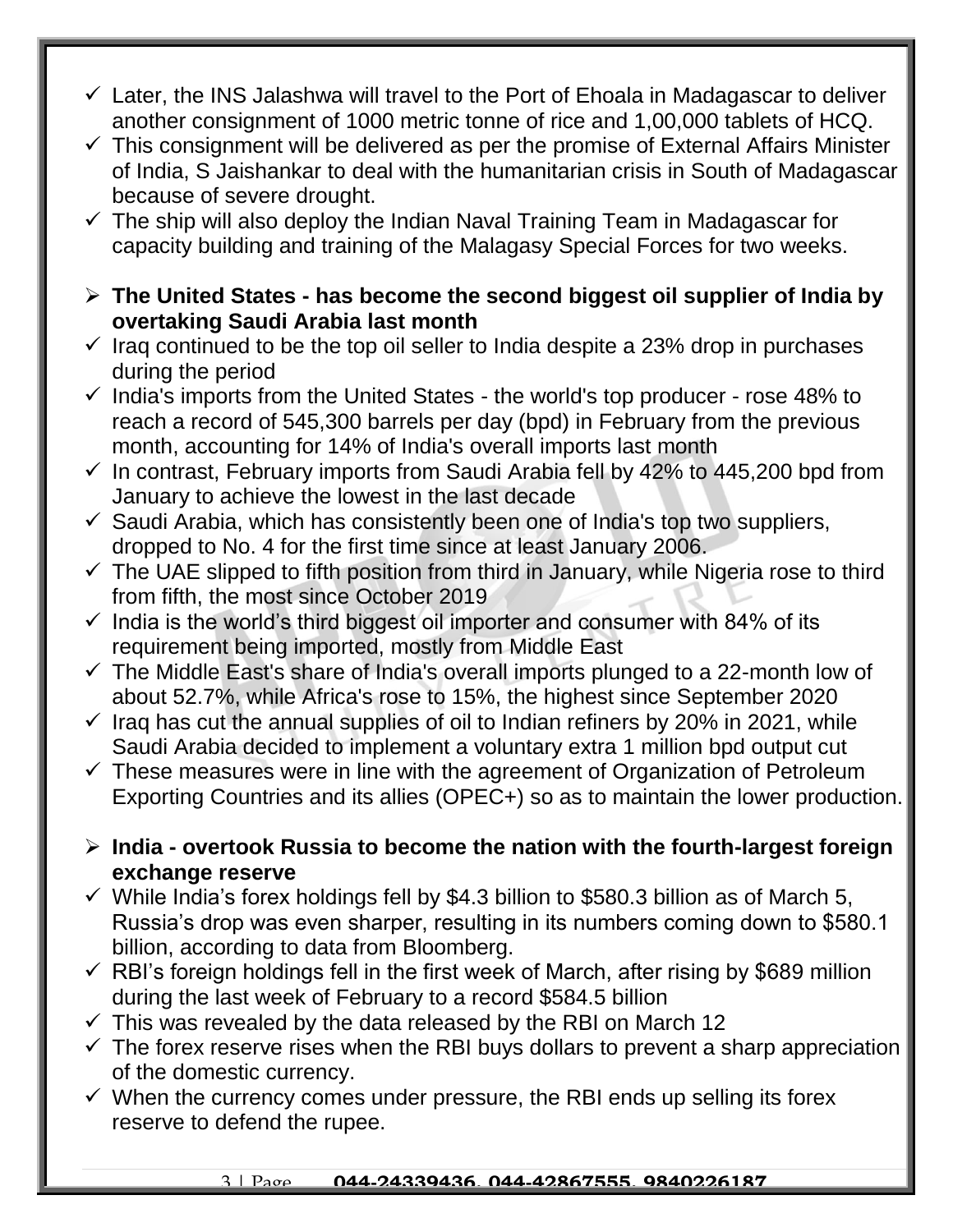## **SPORTS**

 **On March 14, Mumbai – defeated Uttar Pradesh by six wickets to lift the Vijay Hazare Trophy at the Ferozeshah Kotla, New Delhi**



- $\checkmark$  During the tournament, Mumbai won all eight games and remained undefeated to clinch the premier domestic one-day tournament for the fourth time.
- $\checkmark$  The team is captained by Prithvi Shaw and has a new coach Ramesh Powar
- $\checkmark$  Mumbai's Aditya Tare scored 118 not out to slam his maiden List 'A' hundred to seal an emphatic victory for the team
- $\checkmark$  This was after Shaw scored an electrifying 73, which came off just 39 balls and included 10 fours and four sixes.
- $\checkmark$  Shaw became the first batsman to score 800-plus runs in a single edition of the Vijay Hazare Trophy
- $\checkmark$  The 21-year old Shaw scored 827 runs in eight games at an average of 165.40 with 4 centuries
- $\checkmark$  UP's Madhav Kaushik set a record for the highest individual score by an Indian player in the final of a List 'A' tournament by scoring 158 off 156 balls
- $\checkmark$  Recently, Mumbai were knocked out in the league stage of the Mushtag Ali T20 Trophy after losing four out of five matches
- **On March 14, Chennai-based fencer and eight-time National fencing champion Bhavani Devi - became the first Indian fencer to qualify for the Olympics.**
- $\checkmark$  The 27-year-old will be part of the women's sabre event at the Tokyo Games to be held from July 23 to August 8, 2021
- $\checkmark$  At the fencing World Cup in Budapest, Bhavani despite losing in the round of 64 to Hungary's Renata Katona 15-10 — made it to Tokyo thanks to the Adjusted Olympic Rankings.